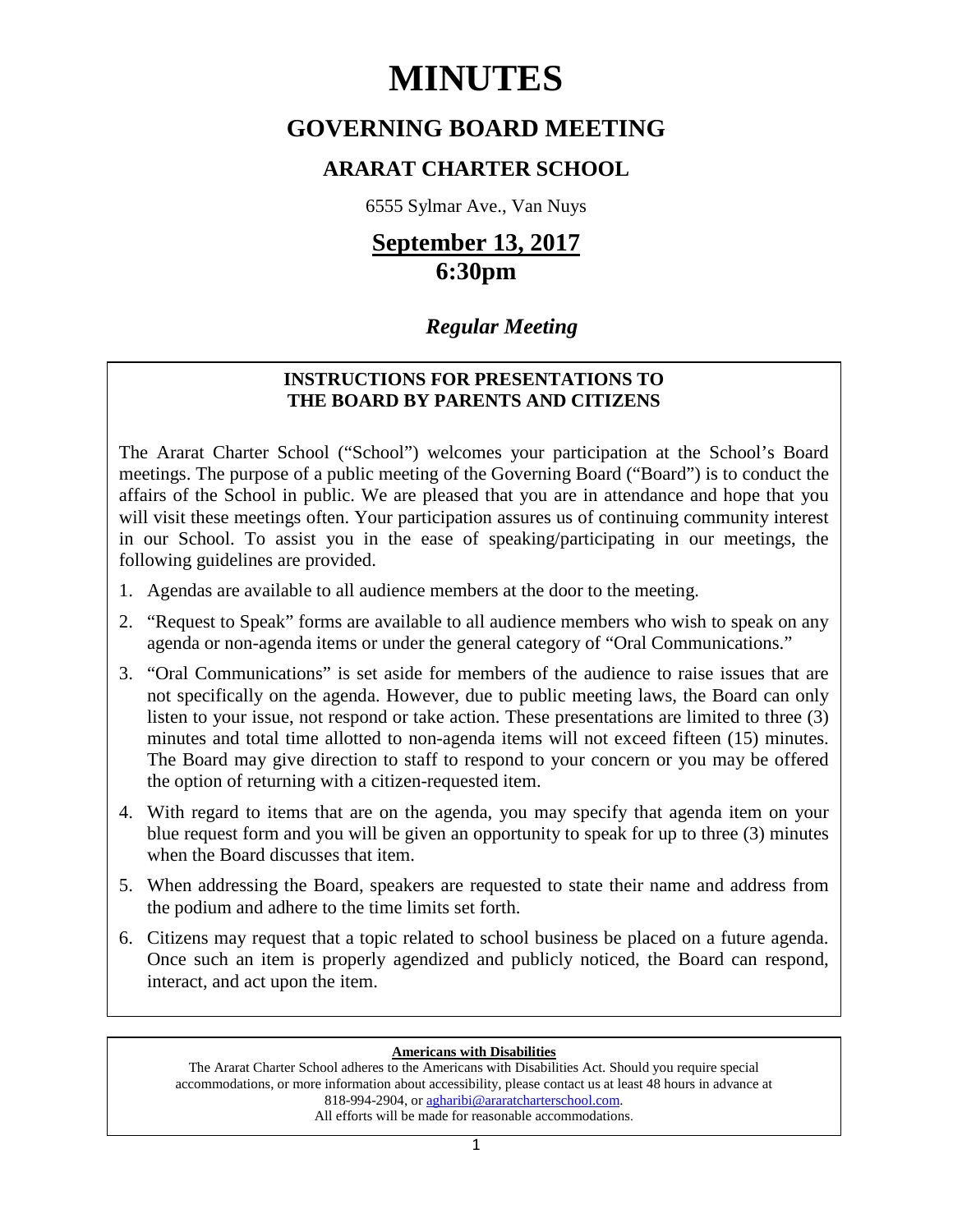#### **I. OPEN SESSION**

## **A. CALL TO ORDER:**

Meeting was called to order by Board Chairperson, Shakeh Avakian at 6:45pm.

#### **B. ROLL CALL**



## **C. APPROVAL OF MINUTES OF BOARD MEETING OF AUGUST 2, 2017**

The minutes were approved unanimously

#### **Recommend approval**

 Motion by: Mr. Henderson Seconded by: Dr. Karayan Vote: Approved Unanimously

## **II. COMMUNICATIONS**

#### **A. ORAL COMMUNICATIONS:**

*Non-agenda items: no individual presentation shall be for more than three (3) minutes and the total time for this purpose shall not exceed fifteen (15) minutes. Ordinarily, Board members will not respond to presentations and no action can be taken. However, the Board may give direction to staff following a presentation.*

Margarit Zakevosyan, parent of a first and second grade students addressed the Board with the following concerns: Increased class size is a concern – inquiring the possibility of having instructional aides in the classrooms – her students lack the motivation – concern about their lack of engagement. Parent also inquired about the Armenian instructions and if there has been any progress.

## **B. FOR INFORMATION: CHAIRPERSON'S REPORT**. (Attachment)

No Update

#### **C. FOR INFORMATION: PRINCIPAL'S REPORT.** (Attachment)

*This is a presentation of information that has occurred since the previous Board meeting. (Per attached report)*

#### **1. Calendar of Events**

- August 7 thru Thursday August 17, 2017- Summer Staff Development
- September 5, 2017 thru September 15, 2017-CELDT Testing-Initial Student only
- September 5, 2017 thru September 8, 2017-Scholastic Book Fair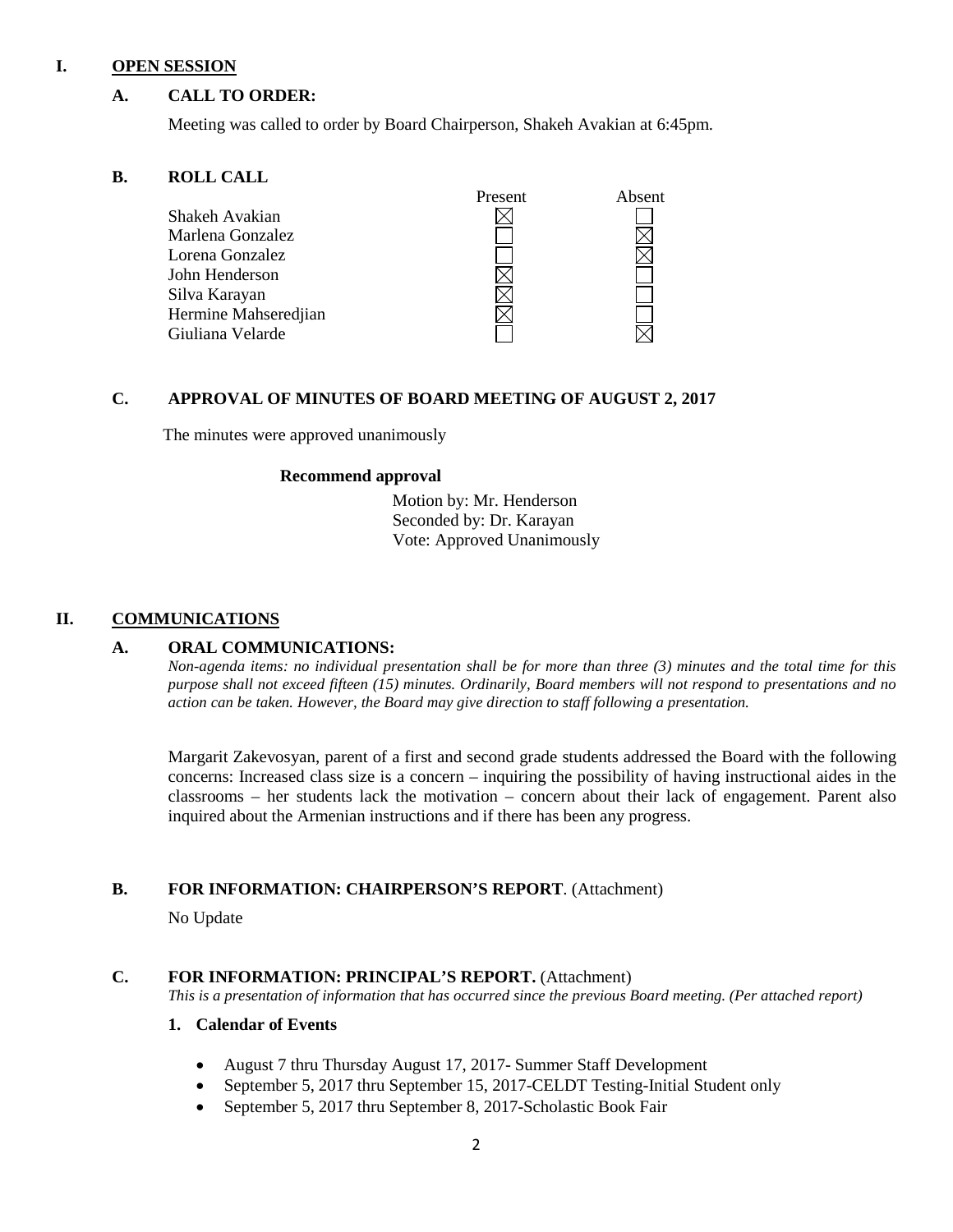- September 7, 2017-Back to School Night
- September 27, 2017-Intervention 1 Begins-  $1<sup>st</sup>$  thru 5th grade
- September 29, 2017-Award Assembly
- September 29, 2017-Coffee with the Principal
- October 2, 2017-Choir Begins

## **2. Update on Enrollment**

| Grade | sections per<br>grade level | Grade Level Count<br>2017-18 |
|-------|-----------------------------|------------------------------|
| K     | 3                           | 78                           |
|       | 2                           | 54                           |
| 2     | $\mathbf{2}$                | 54                           |
| 3     | $\overline{2}$              | 52                           |
|       | $\overline{2}$              | 54                           |
| 5     | 2                           | 45                           |
|       | Total                       | 338                          |

## **3. Update on Summer Staff Development**

| <b>Monday 8/7</b>    | Tuesday 8/8             | Wednesday    | Thursday 8/10           | Friday 8/11               |
|----------------------|-------------------------|--------------|-------------------------|---------------------------|
|                      |                         | 8/9          |                         |                           |
| Vision/Mission/Pe    | $16-17$ School          | NGSS (Next   | <b>Mandated Topics</b>  | <b>SST Process</b>        |
| tition               | Performance             | Generation   | -Child Abuse            | <b>Special Education</b>  |
| <b>WASC Mid-Year</b> | <b>Results</b>          | Science      | -Blood Bourne           | PBS (Positive             |
| <b>Visit</b>         | <b>SBAC</b> Preparation | Standards)   | Pathogens               | <b>Behavior Support</b> ) |
|                      |                         |              | -Personnel              |                           |
|                      |                         |              | Handbook                |                           |
| Monday 8/14          | Tuesday 8/15            | Wednesday    | Thursday 8/17           | Friday 8/18               |
|                      |                         | 8/16         |                         |                           |
| *GLAD (Guided        | GLAD (Guided            | <b>KAGAN</b> | <b>English Learners</b> | Pupil Free Day            |
| Language             | Language                | Engagement   | T1 Planning Time        | -Teachers work in         |
| Acquisition          | Acquisition             | Professional |                         | their classrooms          |
| Design)              | Design)                 | Development  |                         |                           |

## **4. Update on State Testing**

**CELDT-California English Language Development Test:** Students in Kindergarten and new students to California public schools who have been identified as English Learners will be taking the California English Language Development Test (CELDT). Students are identified as English Learners when parents/guardians fill out the Home Language Survey upon enrollment. Students must take the CELDT test in order to measure their English language proficiency. The CELDT test has three purposes:

- To identify students who are limited English proficient (LEP)
- To determine the level of English language proficiency of LEP students

| <b>CELDT</b> Testing Dates: | September 5, 2017 thru Sept 15, 2017 |
|-----------------------------|--------------------------------------|
|-----------------------------|--------------------------------------|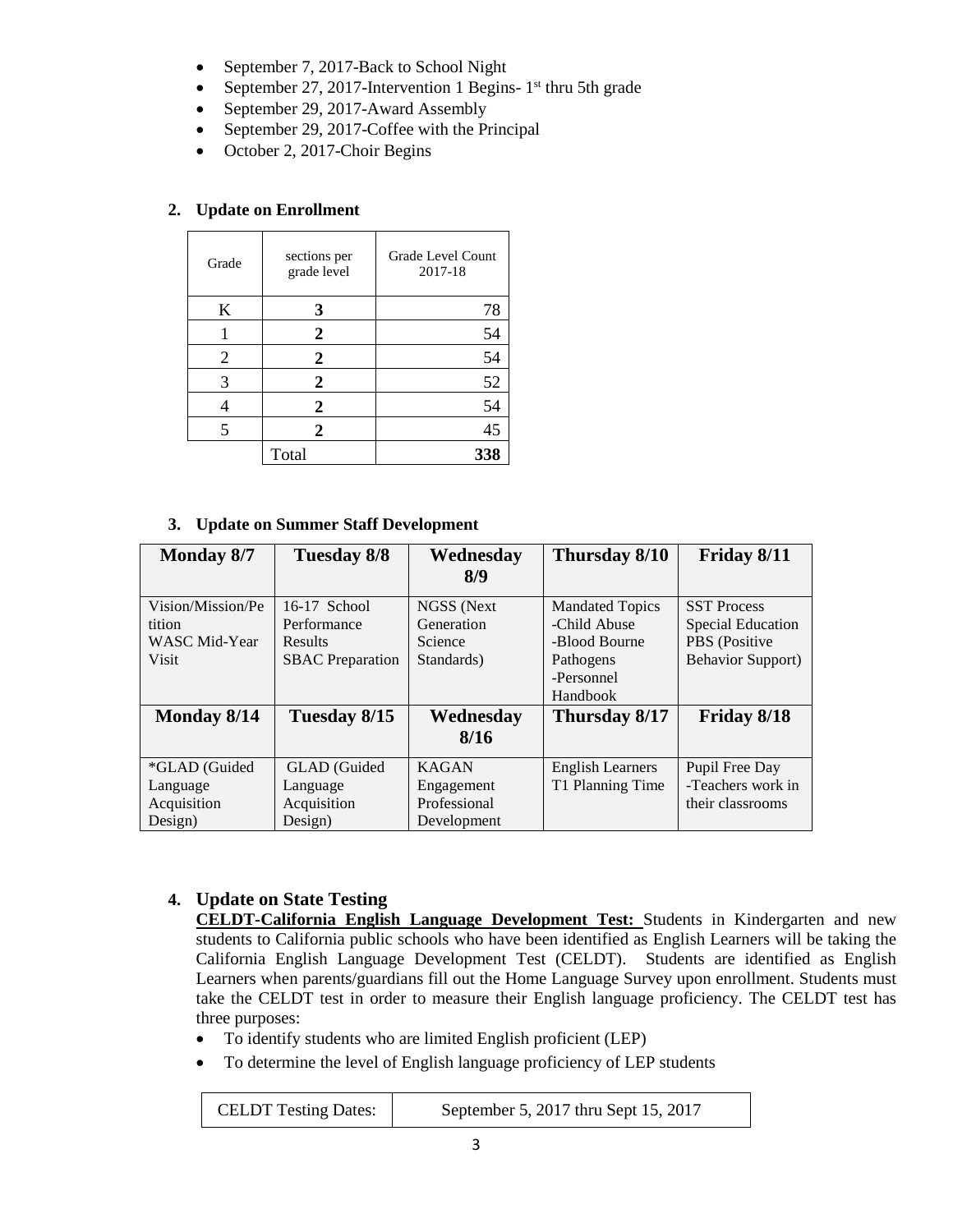**5. Tardy Policy:** At ACS school begins promptly at 7:50 am on both campuses. After this time, students must report to the office and get a tardy slip. Tardiness to school will be unexcused even though the parent brings the student to school. Oversleeping, car/traffic problems etc. are all unexcused. Excessive tardiness to school may require adjustments in the family's morning schedule.

Tardies are excusable under the following circumstances:

- Personal illness of student
- Student has a doctor/dentist/professional appointment (A note or phone call from parent or a professional note from doctor/dentist/professional will be required to verify)
- Family emergencies (approved by Principal)
- Religious holidays
- Court appointment

The consequences for repeated unexcused tardiness to school within a trimester are as follows:

| Number of<br><b>Unexcused Tardies to</b><br><b>School</b> | <b>Consequences</b>                                                     |  |
|-----------------------------------------------------------|-------------------------------------------------------------------------|--|
| $1 - 2$                                                   | Verbal Warning                                                          |  |
|                                                           | Letter to parent                                                        |  |
|                                                           | Letter to parent or conference regarding consequence with next<br>tardy |  |
| $5+$                                                      | Parent conference and consequences appropriate for student              |  |

## **6. Update on Audits, Reviews, & Mandated Reporting**

## **CALPADS Fall 1**

| <b>CALPADS</b><br><b>Submission</b> | <b>Census</b><br>Day | <b>Primary Data</b><br><b>Submitted</b>                                                                                                                                                   | <b>Official</b><br><b>Submission</b><br>Window  | <b>Certification</b><br><b>Deadline</b> | <b>Amendment</b><br><b>Window</b>        |
|-------------------------------------|----------------------|-------------------------------------------------------------------------------------------------------------------------------------------------------------------------------------------|-------------------------------------------------|-----------------------------------------|------------------------------------------|
| Fall 1                              | October<br>4, 2017   | $2017 - 18$<br>Enrollment<br>Counts<br>2016–17 Grads<br>and Drops<br>English Language<br>Acquisition<br><b>Status</b><br>Immigrant<br>Counts<br>Free/Reduced<br>Price Meal<br>Eligibility | October 4,<br>$2017$ to<br>December<br>15, 2017 | December<br>15, 2017                    | December 16, 2017<br>to January 26, 2018 |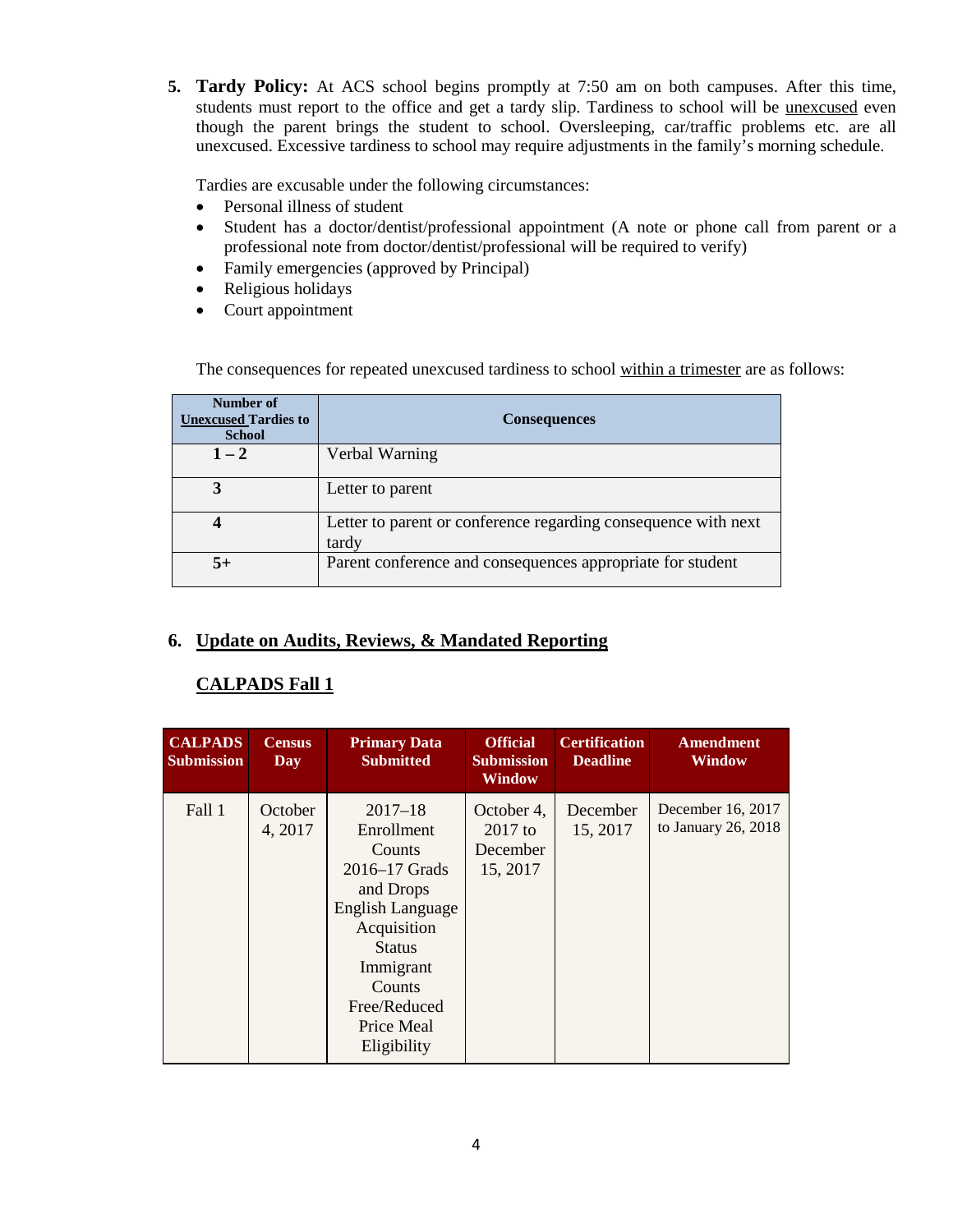**CBEDS Due October 31, 2017:** The California Basic Educational Data System (CBEDS) is an annual data collection administered in October. CBEDS data are reported through an Online Reporting Application called CBEDS-ORA. The purpose of CBEDS is to collect data about schools and districts, as well as some aggregate data on students and staff. There are two separate forms used to collect these data. The County/District Information Form (CDIF) is used to collect data specific to districts and county offices on the number of classified staff and estimated number of teacher hires. The School Information Form (SIF) is used to collect data specific to schools on the number of classified staff, kindergarten program type, educational calendars, parental exception waivers, truancy, and School Improvement Grant information. Student aggregate counts (i.e., graduates, dropouts, and various enrollment data) previously collected on the SIF and certificated staff, course and assignment data

## **MiSIS Update**

- Participated in conference call with LAUSD on July 19, 2017 regarding getting students demographic data into MiSIS
- LAUSD developed a plug in that will The read only Plug In will allow LAUSD to retrieve the enrollment data and import the data into LAUSD's testing environment.
- Plug-in has been installed in our student information system

## **D. FOR INFORMATION: FINANCIAL REPORT**

*This is an update from what has transpired since the last board meeting.* 

- **1. Budget to Date Update from Edtec:** Ms. Kristin Dietz shared the monthly budget report that entailed the following items: along with a few statements:
	- Last Forecast Comparison to Unaudited Actuals (UA)
	- June 30, 2017 Balance Sheet
	- 2016-17 Cash Flow
	- 2017-18 Current Forecast
	- Exhibits
	- Year-End Net Income is \$140k higher than the May Forecast Budget
	- Ararat ended FY 16-17 with a cash balance of \$2.4M
	- The addition of one time funds, budgeted at \$147 per prior year ADA,
	- are now included in the forecast

Ms. Kristin Dietz also presented the unaudited Budget and the EPA for approval (see attached)

#### **III. CONSENT AGENDA ITEMS**

*All matters listed under the consent agenda are considered by the Board to be routine and will be approved/enacted by the Board in one motion in the form listed below. Unless specifically requested by a Board member for further discussion or removed from the agenda, there will be no discussion of these items prior to the Board votes on them. The Principal recommends approval of all consent agenda items.*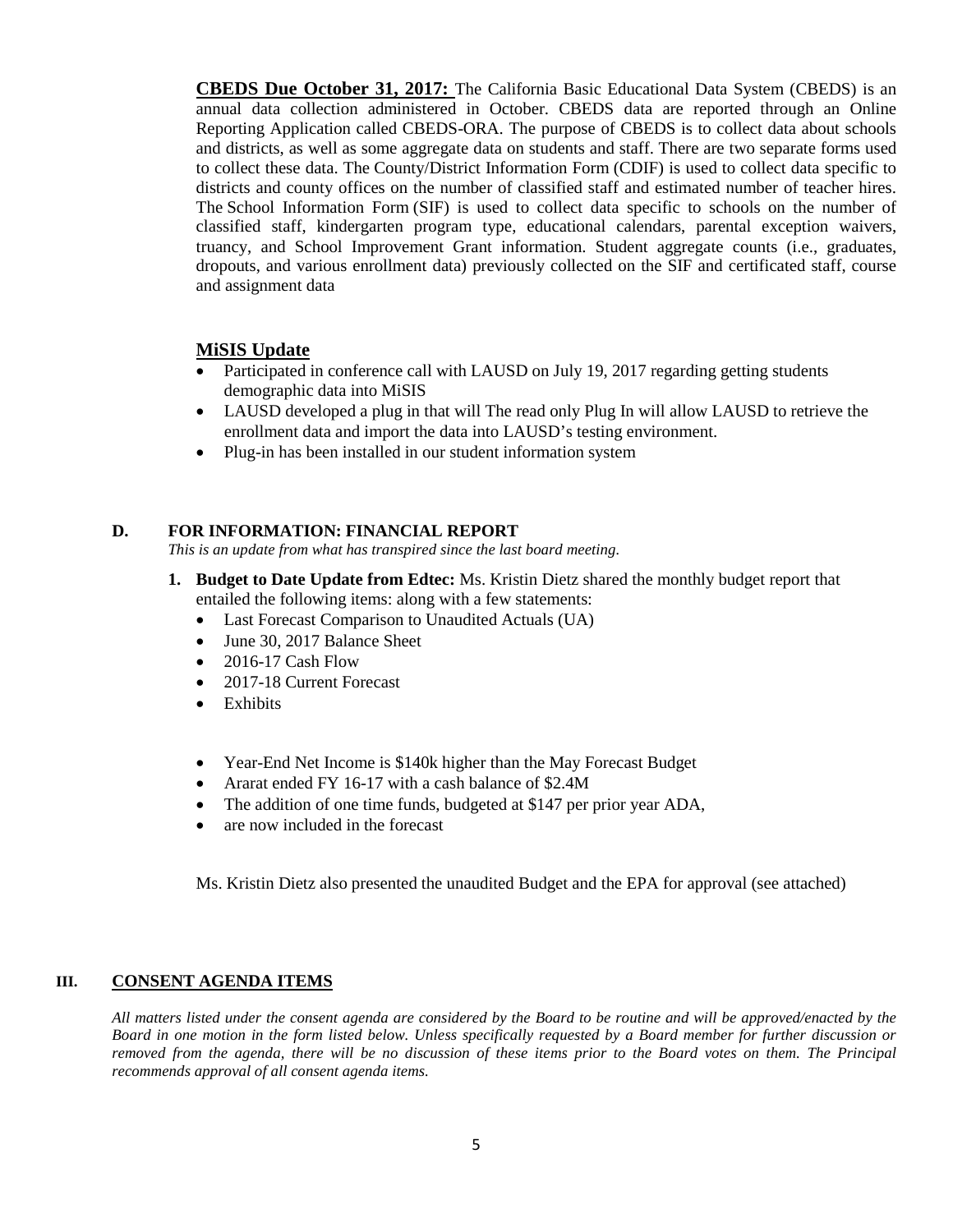Check Register for the month of June was approved unanimously.

## **Recommend approval**

 Motion by: Mr. Henderson Seconded by: Prof. Mahseredjian Vote: approved unanimously

## **IV. ACTION ITEMS**

## **A. Approval is Requested for 2017-2018 LAUSD Food Services Agreement Recommend approval**

 Motion by: Dr. Karayan Seconded by: Mr. Henderson Vote: approved unanimously

## **B. Approval is requested for 2017-18 Education Protection Account Spending Plan**

## **Recommend approval**

 Motion by: Mr. Henderson Seconded by: Prof. Mahseredjian Vote: approved unanimously

## **C. Approval is requested for 2016-2017 Unaudited Financial Report**

## **Recommend approval**

 Motion by: Mr. Henderson Seconded by: Prof. Mahseredjian Vote: approved unanimously

## **V. INFORMATION ITEMS**/**POSSIBLE ACTION:**

- **A. Update on Redevelopment of School Website:** Mr. Villela reported that weekly conferences are undergoing between the website designer, the principal and the office manager to ensure that the new website is built to our specifications.
- **B. Update on Teacher Laptop Computers:** Board asked the principal to contact Prop 39 for an upgrade or exchange of the old laptops that were given to the school during the first two years. These laptops could be utilized for student use once upgraded. The Board also approved purchasing Apple laptops for teachers for their longevity and durability.

**Recommend approval:** Board authorized up to \$20000.00 to purchase Mac book Air

 Motion by: Mr. Henderson Seconded by: Prof. Mahseredjian Vote: approved unanimously